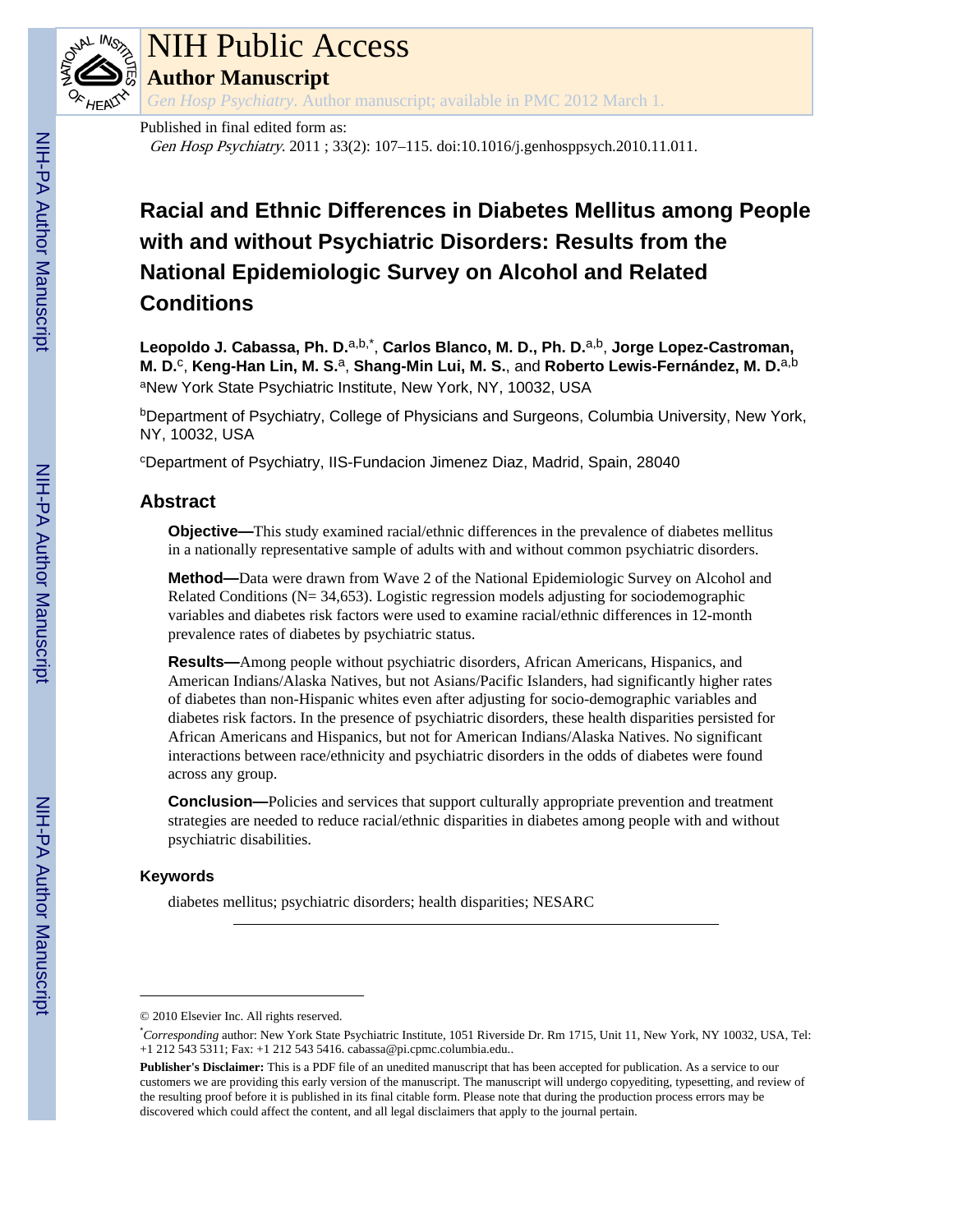#### **1. Introduction**

Diabetes mellitus is a common and disabling condition among racial/ethnic minorities in the United States and people with psychiatric disorders. Presently, it afflicts 7.8% of the general population and is the sixth leading cause of death nationwide [1]. U.S. racial and ethnic minority groups, particularly African Americans, Hispanics, and American Indians/Alaskan Natives, are disproportionately impacted by diabetes and suffer higher levels of morbidity and mortality due to this chronic illness [2,3]. The age-adjusted prevalence of diabetes is higher among American Indians (16.5%), African Americans (11.8%), and Hispanics (10.4%) than among Asian Americans (7.5%) and non-Hispanics whites (6.6%) [4].

People with psychiatric disorders, such as major depression, bipolar disorder, and substance use disorders, are at increased risk for diabetes and other chronic medical conditions compared to the general population [5]. The comorbidity of diabetes and psychiatric disorders is common and associated with reduced functioning and quality of life and elevated mortality rates [6,7]. For instance, depressive disorders are present in approximately 10% to 30% of patients with diabetes and increase the risk for diabetesrelated complications, such as blindness, myocardial infarctions, and stroke [8,9]. Diabetes is also prevalent among people with anxiety disorders [10] and among those with heavy alcohol use (more than three drinks a day) [11]. Compared to people without psychiatric conditions, people with psychotic disorders (e.g., schizophrenia) are about twice as likely to have diabetes [12]. Less is known about the prevalence of diabetes among people with substance use disorders and personality disorders. Substance use disorders, including alcohol abuse and dependence, seem to increase the risk for diabetic complications [13] and to be more frequently associated with diabetes when comorbid with psychotic disorders [7]. Personality disorders might be less prevalent among people with diabetes than in the general population [14] with the exception of antisocial [15] and borderline personality disorders [16].

There are good reasons to expect that the combination of racial/ethnic minority status and the presence of a psychiatric disorder may increase the risk of diabetes. Racial/ethnic minorities face numerous risk factors, such as higher rates of obesity, insulin resistance, and physical inactivity, as well as poor access to health care, that place them at elevated risk for diabetes [17-21]. The presence of a psychiatric disorder may exacerbate these risks for racial/ethnic minorities in several ways. First, the higher rates of obesity and insulin resistance in racial and ethnic groups, particularly African Americans and Hispanics, may place them at greater risk for negative metabolic alterations associated with psychotropic medications (e.g., second-generation antipsychotics) that increase the risk of diabetes. Evidence for this greater susceptibility to antipsychotic-induced glucoregulatory complications among African Americans and Hispanics with schizophrenia was found in a 6-month, randomized, double blind study of risperidone and olanzapine [22]. Second, the social and cognitive deficits associated with psychiatric disabilities may amplify the existing difficulties racial and ethnic minorities face in communicating with their medical providers [3], thus compromising their access and involvement in appropriate medical care. Third, mistrust of the medical establishment due to past experiences of racism - a known obstacle to medical care for racial/ethnic minorities [3] - may be compounded by the stigma associated with the presence of a psychiatric condition.

Recent studies indicate that racial and ethnic minorities, particularly African Americans and Hispanics, with common psychiatric disorders (e.g., major depression) report higher rates of diabetes than non-Hispanic whites with similar psychiatric conditions [12,17,23,24]. For instance, African American race, obesity, and a diagnosis of depression each independently increased the risk of diabetes in a large primary care sample (n=8,179), and these risk factors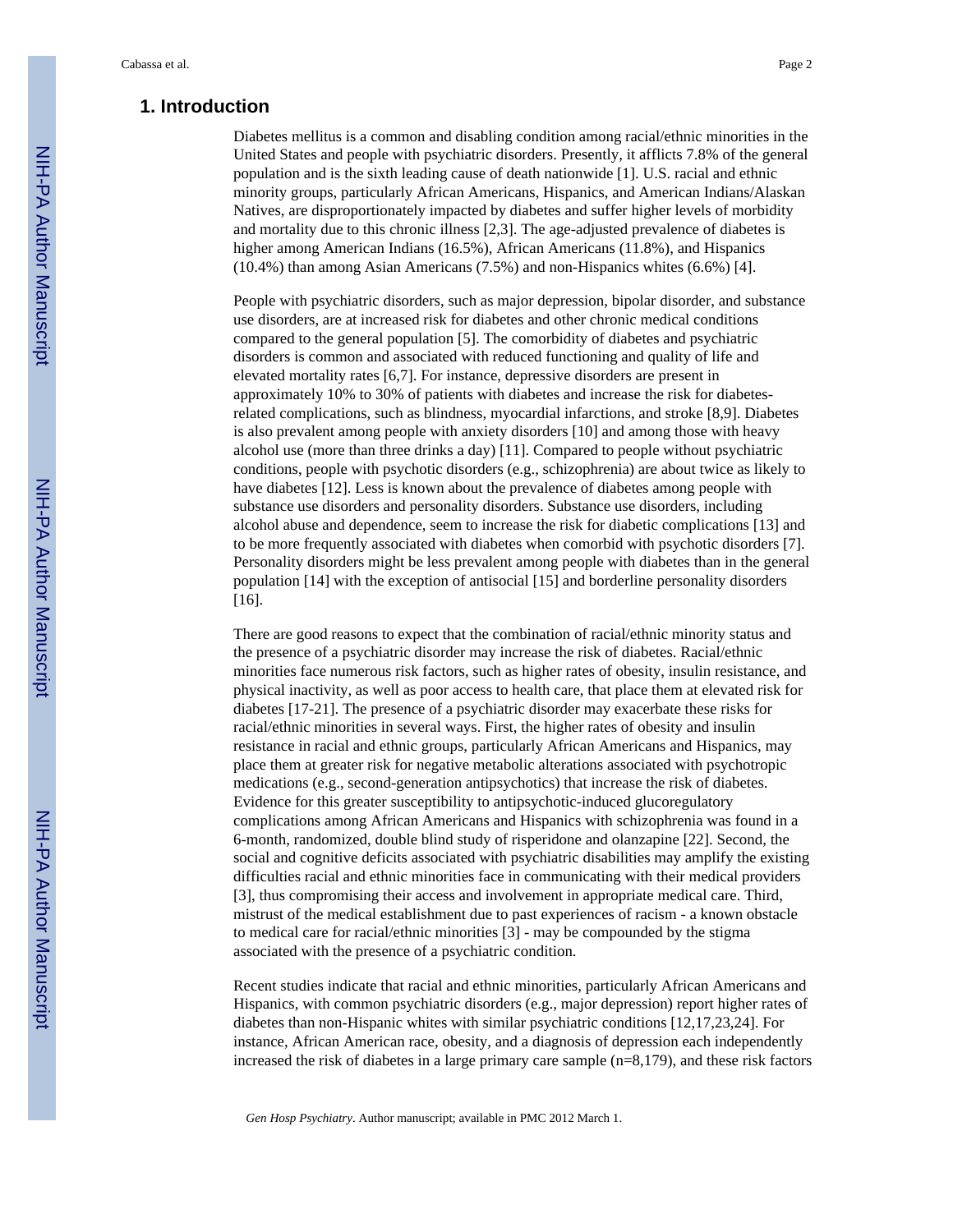significantly interacted to create a multiplicative burden of developing diabetes among African Americans compared to non-Hispanic whites [25]. These studies, however, are mostly based on clinical samples and focused on one mental disorder. Few studies have used standardized psychiatric diagnostic instruments and examined racial/ethnic differences in a sufficiently large community sample to study the interaction of race/ethnicity with other risk factors while including racial/ethnic groups other than non-Hispanic whites, African Americans, and Hispanics.

The current study builds upon this literature and addresses many of the methodological limitations listed above by using a large multi-ethnic nationally representative community sample and structured diagnostic interviews to examine racial/ethnic differences in diabetes among people with a variety of psychiatric conditions including mood, anxiety, substance use, and personality disorders. Given the combination of two known diabetes risk factors, we hypothesized that: a) the rates of diabetes will be higher for African Americans, Hispanics, American Indians/Alaska Natives (AI/AN), and Asians/Pacific Islanders (A/PI) with and without psychiatric disorders than for non-Hispanic Whites with similar psychiatric status even after adjusting for sociodemographic variables and other diabetes risk factors (e.g., body mass index [BMI], other medical conditions, and lifetime use of psychotropic medications); and b) race/ethnicity and the presence of psychiatric disorders will have an interactive effect on risk, resulting in higher vulnerability of diabetes among racial/ethnic minority groups compared to non-Hispanic whites.

#### **2. Methods**

#### **2.1. Sample**

The 2004-2005 Wave 2 sample of the National Epidemiologic Survey on Alcohol and Related Conditions (NESARC) was used in the present study. A detailed description of the NESARC Wave 1 and 2 methodology is reported elsewhere [26,27]. The NESARC is based on a nationally representative sample of the U.S. non-institutionalized population 18 years of age or older who reside in households and group quarters (e.g., college dormitories, group homes, boarding homes) throughout the 50 states and the District of Columbia. African Americans, Hispanics, and adults ages 18-24 were oversampled, with data adjusted for oversampling, household- and person-level non-response. All procedures, including informed consent, received full ethical review and approval from the U.S. Census Bureau and U.S. Office of Management and Budget.

The Wave 1 NESARC surveyed 43,093 respondents, yielding a response rate of 81% [19]. Respondents from Wave 1 who were deceased  $(n=1,403)$ , deported, mentally or physically impaired  $(n=781)$  or on active military duty  $(n=950)$  were ineligible to be re-interviewed in Wave 2 [28]. The total sample for the present study included the 34,653 respondents who were re-interviewed in Wave 2, yielding a response rate of 86.7%. Sample weights are described elsewhere [27] and were developed to adjust for Wave 2 non-response, sociodemographic factors and the presence of any psychiatric diagnoses in Wave 1. Weighted data were adjusted to be representative of the U.S. civilian population based on estimates from the 2000 census.

#### **2.2. Measures**

**2.2.1. Psychiatric Diagnostic Assessment—**Diagnostic assessments of past-year mood, anxiety, and substance use disorders, and lifetime personality disorders were derived from the National Institute on Alcohol Abuse and Alcoholism (NIAAA) Alcohol Use Disorder and Associated Disabilities Interview Schedule – DSM-IV version (AUDADIS-IV), Wave 2 version [26]. The AUDADIS-IV is a structured diagnostic interview designed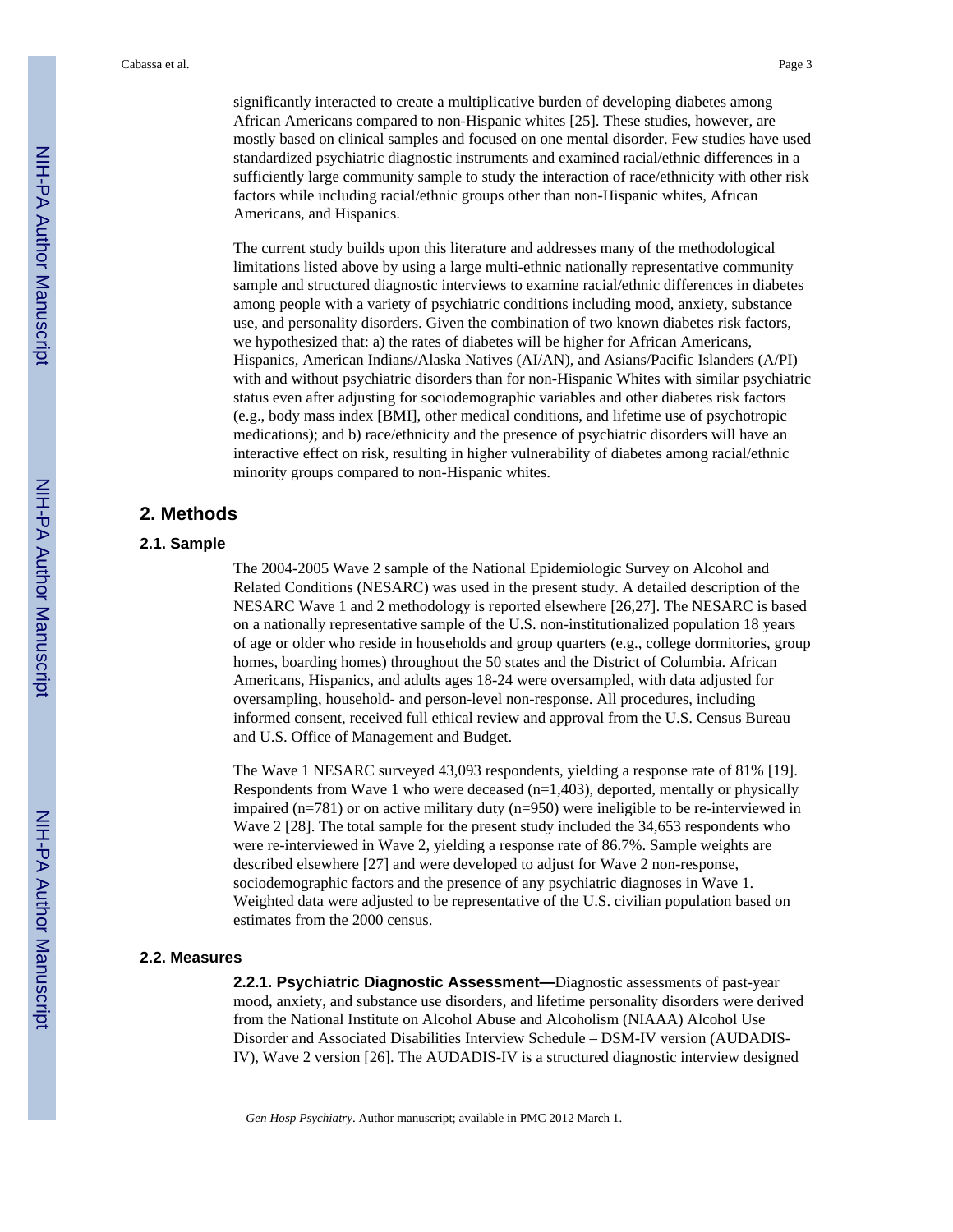for use by lay interviewers in large-scale surveys [26,29]. Previous studies indicate that the AUDADIS-IV measures for mood, anxiety and substance abuse disorders show adequate reliability (e.g., test-retest) and validity (e.g., convergent, construct) among general population samples and racial and ethnic minority groups [30,31-34]

In the present study, we used aggregate variables for any mood disorders, any anxiety disorders, and any substance use disorders in the past 12 months, and any lifetime personality disorders. Any mood disorders included major depressive disorder, dysthymia, bipolar I and bipolar II. Any anxiety disorders included generalized anxiety disorder, panic disorder (with or without agoraphobia), social anxiety disorder, specific phobia, and posttraumatic stress disorder. Mood and anxiety disorders that were substance-induced or caused by a general medical condition or bereavement were excluded. Any substance use disorders included abuse and/or dependence for alcohol and/or 11 classes of drugs: sedatives, tranquilizers, nicotine, opiates (other than heroin or methadone), stimulants, hallucinogens, cannabis, cocaine (including crack cocaine), inhalants/solvents, heroin and other drugs. Any lifetime personality disorders included antisocial, avoidant, dependent, obsessive-compulsive, paranoid, schizoid, schizotypal, narcissistic, borderline, and histrionic. A global indicator of any psychiatric disorder was developed that included the presence of any of the disorders presented above.

**2.2.2. Diabetes and other medical conditions—**The AUDADIS-IV section assessing medical conditions was used to develop indicators for diabetes mellitus and other medical conditions, including cardiovascular disease (CVD; defined as hardening of the arteries or arteriosclerosis; chest pain or angina pectoris; rapid heartbeat or tachycardia; heart attack or myocardial infarction; stroke and/or any other form of heart disease), high cholesterol, high blood pressure or hypertension, liver disease, gastritis or stomach ulcer, HIV/AIDS, sexually transmitted disease or venereal disease, and arthritis. The presence of these health conditions was determined by two questions. Participants were first asked whether they had a particular medical condition (e.g., diabetes) in the last 12 months. If they answered "yes", then they were asked whether this diagnosis was confirmed by a doctor or other health professional. Those responding "yes" to both questions were categorized as having the medical condition in question  $(0 =$  absent,  $1 =$  present). To account for the presence of other medical conditions in our multivariate models that did not include diabetes, a continuous variable representing the total number of medical conditions endorsed by each participant was created for the present study.

Self-reported height and weight were used to compute participants' body mass index (BMI) by dividing weight in kilograms by the square of height in meters. To describe the sample's BMI, participants were classified into one of four groups: underweight (BMI < 18.5), normal weight (BMI 18.5-24.9), overweight (BMI 25-29.9), and obese (BMI  $\geq$  30). Given that the use of some psychotropic medications is linked to diabetes, we included a global indicator of lifetime use of psychotropic medications in our multivariable models. Participants were asked if a doctor had ever prescribed medications for symptoms of each mood and anxiety disorder assessed, but specific medications were not coded. A dichotomous variable ( $No = 0$ ,  $Yes = 1$ ) was created to capture participants' lifetime use of these medications.

**2.2.3. Sociodemographics—**Sociodemographic variables included gender, age, marital status, education, and annual family income. Race and ethnicity were determined by selfidentification. Five groups were included: non-Hispanic whites ( $n = 20,161$ ), African Americans (n = 6,587), Hispanics (n = 6,359), AI/AN (n = 578), and A/PI (n = 968).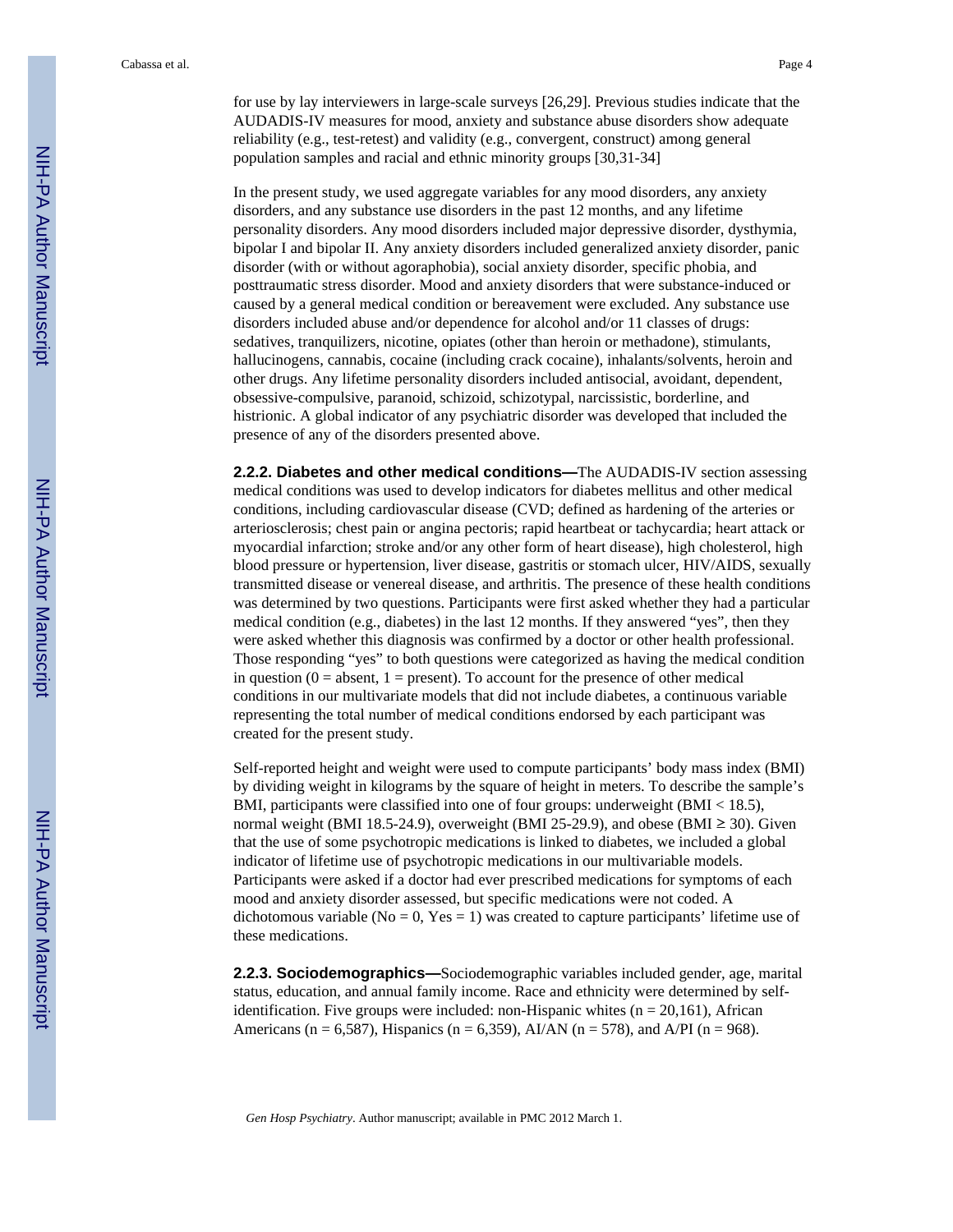#### **2.3. Statistical Analysis**

Weighted percentages and means were computed to describe the sociodemographic, physical and mental health characteristics of the sample stratified by race/ethnicity. Chisquares and Wald F-tests were used to determine the significance of differences between percentages and means, respectively. Odds ratios (ORs), derived from a series of logistic regression analyses, evaluated racial/ethnic differences in past-year diabetes rates among people with psychiatric diagnoses. Non-Hispanics whites were the reference group for these analyses. To examine whether the diabetes prevalence rates across racial/ethnic groups was moderated by the presence of psychiatric disorders, we used logistic regression models with diabetes as the outcome and race, presence of psychiatric disorder, and their interaction as predictors. A model was run for each psychiatric disorder. All models adjusted for sociodemographic variables (gender, age, marital status, education and family income) and diabetes risk factors (BMI, other medical conditions, and lifetime use of psychotropic medications), and all predictors (including interactions) were considered significant at  $\alpha$ =0.05 level, two-tailed. Approximately, less than 3% of the sample reported missing data in the independent and dependent variables included in our models. All models were reexamined excluding cases with missing data and no changes in the direction and significance of the findings were found, thus results presented in this paper include models with missing data. Standard errors and 95% confidence intervals for all analyses were estimated using SUDAAN [35], a software package that uses Taylor series linearization to adjust for the design effects of complex sample surveys like the NESARC.

#### **3. Results**

#### **3.1. Sample Characteristics**

The sample was composed of 58% non-Hispanic whites, 19% African Americans, 18% Hispanics, 2% AI/AN and 3% A/PI (See Table 1). Considerable differences were found across racial/ethnic groups. African Americans had the largest percentage of females, whereas Hispanics had the highest percentage of males. Non-Hispanic whites on average were the oldest group and Hispanics were the youngest. A/PI had the largest proportion of participants who were married or living with someone, whereas African Americans had the highest proportion of widowed, separated, or divorced participants. Hispanics had the highest proportion of participants with less than a high school education, whereas non-Hispanic whites and A/PI had the highest proportion of participants with some college or higher. African Americans, Hispanics, and AI/AN reported the highest percentages of families making less than \$20,000 per year.

In regards to the physical health and mental health characteristics of the sample, African Americans and Hispanics had the highest proportion of participants who were overweight or obese (BMI ≥25). The 12-month prevalence of diabetes was highest among AI/AN (12.3%) followed by African Americans (11.5%), and Hispanics (8.5%). The lowest rates of diabetes were found for non-Hispanic whites (7.6%) and A/PI (5.9%). AI/AN reported the highest rates of 12-month cardiovascular disease, liver, gastritis/stomach ulcers, sexually transmitted disease, and arthritis. High cholesterol was more prevalent among non-Hispanic whites and AI/AN. African Americans reported the highest rates of hypertension and HIV/AIDS. AI/ AN reported the highest prevalence of all psychiatric disorders. Lifetime use of psychotropic medication was highest among AI/AN and lowest among A/PI.

#### **3.2. Racial and Ethnic Differences in Diabetes by Psychiatric Status**

Table 2 shows the unadjusted prevalence rates of diabetes by psychiatric disorders stratified by racial/ethnic groups. Significant racial/ethnic differences in diabetes rates were found by psychiatric status. In the absence of psychiatric diagnoses, AI/AN reported the highest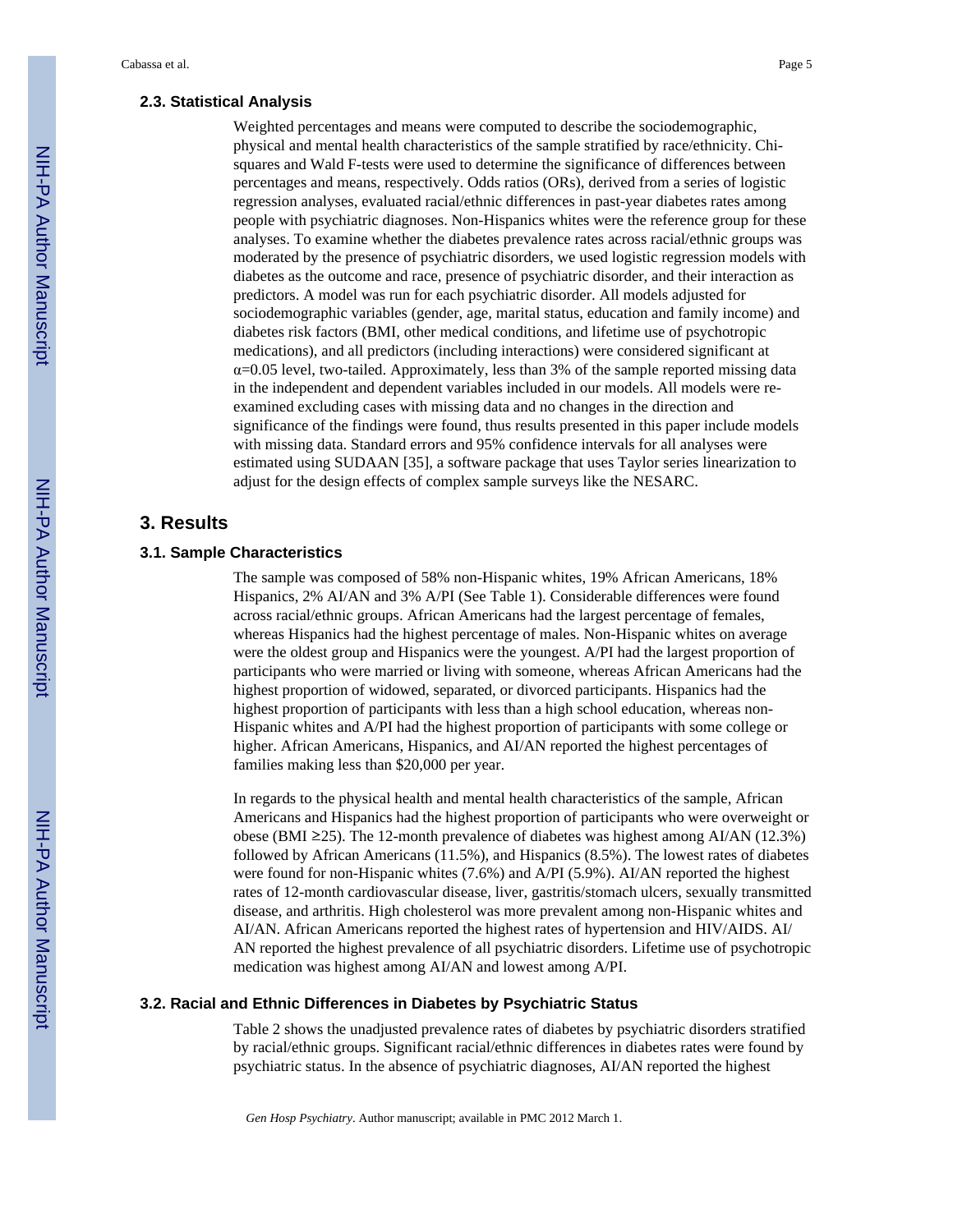prevalence rates of diabetes followed by African Americans and Hispanics. A/PI and non-Hispanic whites had the lowest rates of diabetes among people without psychiatric diagnoses. The presence of psychiatric disorder had a differential impact on diabetes rates across racial/ethnic groups. For non-Hispanic Whites, AI/AN, and A/PI, diabetes rates decreased in the presence of any-psychiatric, substance abuse, and mood disorders in the past year. However, diabetes rates increased for all three racial/ethnic groups with past-year anxiety disorders and marginally increased for non-Hispanic Whites and AI/AN with lifetime personality disorders. For African Americans and Hispanics, diabetes rates increased in the presence of any-psychiatric, mood, and anxiety disorders in the past year and in lifetime personality disorders. Yet, diabetes rates decreased for both groups in the presence of past-year substance abuse disorders. For any-psychiatric, substance use, mood, and anxiety disorders in the past year, African Americans reported the highest rates of diabetes followed by Hispanics and AI/AN. For lifetime personality disorders, AI/AN reported the highest levels of diabetes followed by African Americans and Hispanics.

Table 3 shows results from logistic regression models comparing the prevalence of diabetes between non-Hispanic whites and each of the racial/ethnic groups stratified by psychiatric disorders and adjusting for sociodemographic variables and diabetes risk factors. African Americans and Hispanics reported significantly higher rates of diabetes than non-Hispanic whites with and without psychiatric disorders. Moreover, the odds of having diabetes for African Americans and Hispanics were higher in the presence of psychiatric disorders than in the absence of any psychiatric disabilities. Among people without psychiatric disorders, AI/AN reported significantly higher rates of diabetes than non-Hispanics whites. In contrast, there were no significant differences in diabetes rates between AI/AN and non-Hispanic whites with any of the psychiatric disorders examined. Similarly, no significant differences in diabetes rates between A/PI and non-Hispanic whites were found. Tests of the interactions between each racial/ethnic group and every psychiatric disorder in the odds of diabetes found no significant differences (data available upon request).

#### **4. Discussion**

Our study is one of the few to date to examine racial/ethnic differences in diabetes rates across common psychiatric disorders using a large multi-ethnic nationally representative sample in the United States. Since racial/ethnic minority status and psychiatric disabilities are two known diabetes risk factors, we hypothesized that the prevalence of diabetes will be higher for racial/ethnic minorities with and without psychiatric disorders compared to non-Hispanic Whites and that race/ethnicity and psychiatric disorders will interact resulting in a higher vulnerability of diabetes among racial/ethnic minority groups. We found partial support for our hypotheses.

Among people without psychiatric disorders, African Americans, Hispanics, and American Indians/Alaska Natives (AI/AN), but not Asians/Pacific Islanders (A/PI), had significantly higher prevalence rates of diabetes than non-Hispanic whites even after adjusting for demographic and diabetes risk factors. In the presence of psychiatric disorders, these health disparities clearly persisted for African Americans and Hispanics, but were found to be statistically non-significant for AI/AN. These findings replicate previous results from clinical studies reporting disparities in diabetes prevalence for African Americans and Hispanics with schizophrenia [12,23] and major depression [25], and extend these racial/ ethnic disparities to African Americans and Hispanics with past-year anxiety and substance use disorders, and lifetime personality disorders. Contrary to our hypothesis, our findings also revealed no significant interactions between race/ethnicity and psychiatric disorders in the odds of diabetes prevalence, suggesting that each of these is an independent diabetes risk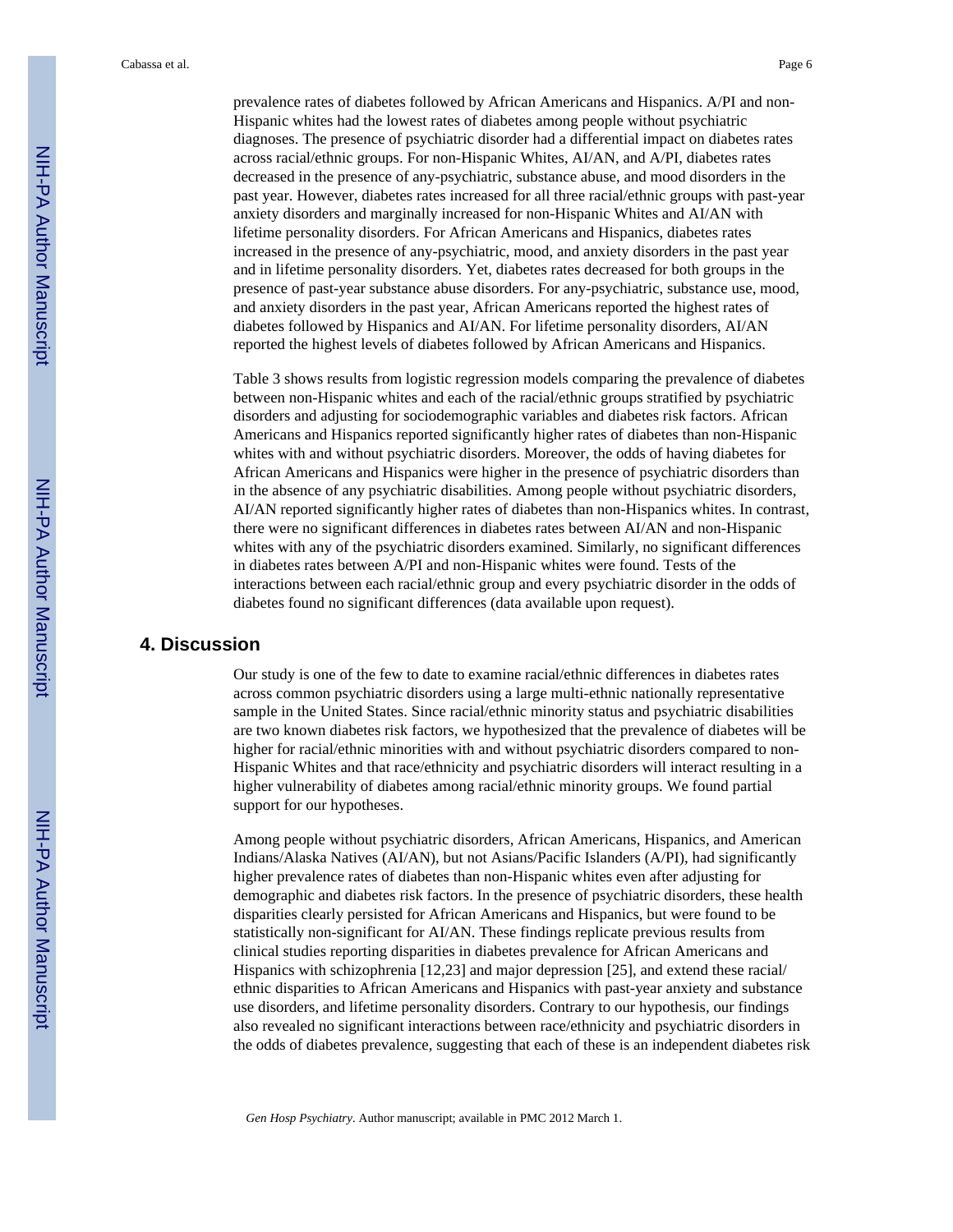factor. Taken together, these findings indicate that risk of diabetes among people with and without psychiatric disorders is not uniform and varies across racial/ethnic groups.

No significant differences in diabetes rates were observed between non-Hispanics whites and A/PI regardless of psychiatric status, sociodemographic variables, and other diabetes risk factors. Considerable genetic, ethnic, socioeconomic, linguistic, and cultural diversity exists in the A/PI U.S. population. This variability may have masked important differences in diabetes rates within these heterogeneous groups. For example, diabetes and heart disease rates are higher among Asian Indians and Filipinos and lower among Koreans, Vietnamese, and Chinese in the U.S. (36,37). Moreover, Pacific Islanders (e.g., Native Hawaiians, Samoans) have higher rates of diabetes than other Asian American groups and non-Hispanic whites (38). More research is warranted to better clarify how various risk factors vary among the growing A/PI population and impact their health risk and health status, including diverse lifestyles related to culture, diet, family structure, perceptions of body image, physical activity, and acculturation to Western diets and culture (36).

Consistent with previous studies, AI/AN without psychiatric disorders had significantly higher rates of diabetes compared to non-Hispanics whites even after adjusting for sociodemographic variables and other diabetes risk factor [3]. These differences, however, were no longer significant in the presence of common psychiatric disorders. A closer examination of our logistic models showed that BMI and the total number of other medical conditions accounted for the differences in diabetes rates between non-Hispanics whites and AI/AN (data available upon request). These findings should be interpreted with caution as the small sample size of AI/AN in our study may have contributed to the loss of power to detect significant differences when compared to non-Hispanics whites once all covariates were included in our models. Future studies are needed to confirm these findings with a larger community sample of AI/AN. Nonetheless, our results suggest that policies that target obesity and improve the treatment of comorbid medical conditions among AI/AN may help reduce risk of diabetes in this vulnerable population.

Compared to non-Hispanic whites with and without psychiatric disorders, African Americans and Hispanics were disproportionately impacted by diabetes even after adjusting for socio-demographic variables and common diabetes risk factors. The presence of a psychiatric disorder significantly increased the odds of diabetes prevalence for African Americans and Hispanics, but did not seem to create an additive effect beyond the burden already present by their racial/ethnic minority status. These findings suggest that for African Americans and Hispanics common psychiatric conditions and racial/ethnic minority status are each independent risk factors for diabetes. African Americans and Hispanics in the U.S. face an accumulation of genetic, environmental, and lifestyle factors that magnify their vulnerability to develop diabetes [17-20], and these in turn are exacerbated by poor access to high-quality medical care [3]. Our findings indicate that psychiatric conditions significantly contribute to this vulnerability. Given that this is a largely understudied area, more research is needed to clarify the impact of psychiatric conditions and mental health care on the onset and course of diabetes among African Americans and Hispanics. A fertile area for future research is to examine how exposure to psychotropic medications with known cardiometabolic side effects increases diabetes vulnerability among African Americans and Hispanics, given their predispositions to this costly and disabling condition. Moreover, studying the links between onset and course of diabetes, biological predispositions, and social determinants (such as stigma, racism, and differential access to medical and mental health care) can also help clarify the mechanisms that create these health inequalities among African Americans and Hispanics.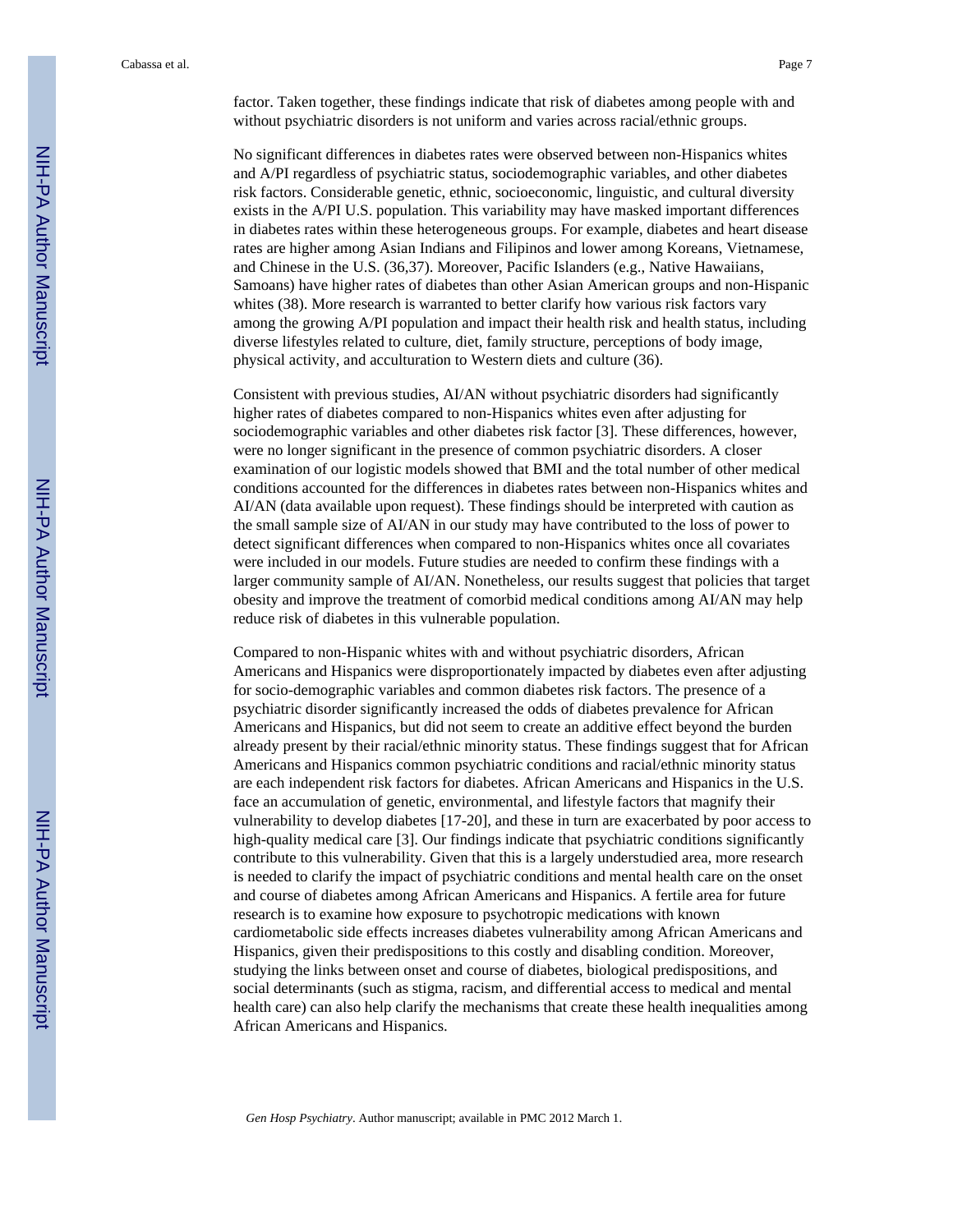The higher prevalence of diabetes among African Americans, Hispanics, and AI/AN with and without psychiatric disorders indicates that systematic efforts to screen and monitor the physical health of these groups in both mental health and primary care settings are needed. Expert consensus guidelines for the physical health monitoring of people with mental disorders [39,40] provide the basis for these efforts and if implemented across settings of care could set the stage for improved detection and management of diabetes in these at-risk populations. Models of integrated physical and mental health care (e.g., co-located and collaborative care [41-43], lifestyle interventions [44,45], and care management programs [46]) are another viable strategy recommended by the Institute of Medicine to improve the prevention and treatment of diabetes and other chronic medical illnesses among people with psychiatric conditions [5]. Given the multiple determinants of diabetes and psychiatric comorbidities, a one-size-fits-all approach is not appropriate for this complex health problem. Prevention and treatment strategies must be multi-level and take into consideration patients' needs, preferences, lifestyle choices, socioeconomic status, and cultural resources and strengths; providers' skills, training and supports; organizational structures and policies for supporting culturally appropriate diabetes prevention and care; and community resources and infrastructures for enhancing and sustaining health promotion and general wellness.

Several study limitations warrant consideration. Ascertainment of diabetes, BMI, other health conditions, and the lifetime use of psychotropic medications was based on self-report measures and did not distinguish between Type 1 and Type 2 diabetes. Self-report measures tend to underestimate rates of physical health conditions. For example, compared to medical or laboratory records, self-reported diabetes measures tend to underestimate the prevalence of diabetes [47], thus the prevalence of diabetes in this study are most likely under-reported. The cross-sectional nature of our analyses prevented us from determining causation. Our analyses did not include people with a diagnosis of schizophrenia as it was not assessed in the AUDADIS-IV. Moreover, psychosis was also excluded from our analyses because it was assessed with one self-report question of unknown diagnostic reliability and validity and few people endorsed this item, restricting the power for meaningful statistical comparisons. Our analyses may mask important within-group differences in the comorbidity of diabetes and psychiatric conditions. Great diversity in risk factors and prevalence rates exists within racial/ethnic groups. For example, in the diverse Hispanic population, prevalence rates of diabetes and psychiatric conditions vary by country of origin, language preference, and acculturation levels [48,49]. Future studies that unpack within-group differences in racial/ ethnic minority populations are needed to better identify and understand health disparities and develop targeted services and policies to help eliminate inequalities in disease burden and quality of care.

This study presents racial and ethnic differences in diabetes prevalence in a nationally representative community sample of people with a variety of psychiatric disabilities. These racial and ethnic inequalities mirror the diabetes disparities observed in the general U.S. population and indicate that racial/ethnic minority status, particularly for African Americans and Hispanics, and psychiatric disorders are both independent risk factors for this costly and disabling condition. Culturally and linguistically appropriate prevention and treatment strategies are needed to reduce the negative impact of diabetes and its complications among racial/ethnic minority communities and help eliminate the unnecessary suffering caused by these health disparities.

#### **References**

1. National Institute of Diabetes and Digestive and Kidney Disease. National Diabetes Information Clearinghouse: National Diabetes Statistics. [Accessed March 30, 2010]. 2007 Available at: <http://diabetes.niddk.nih.gov/dm/pubs/statistics/index.htm>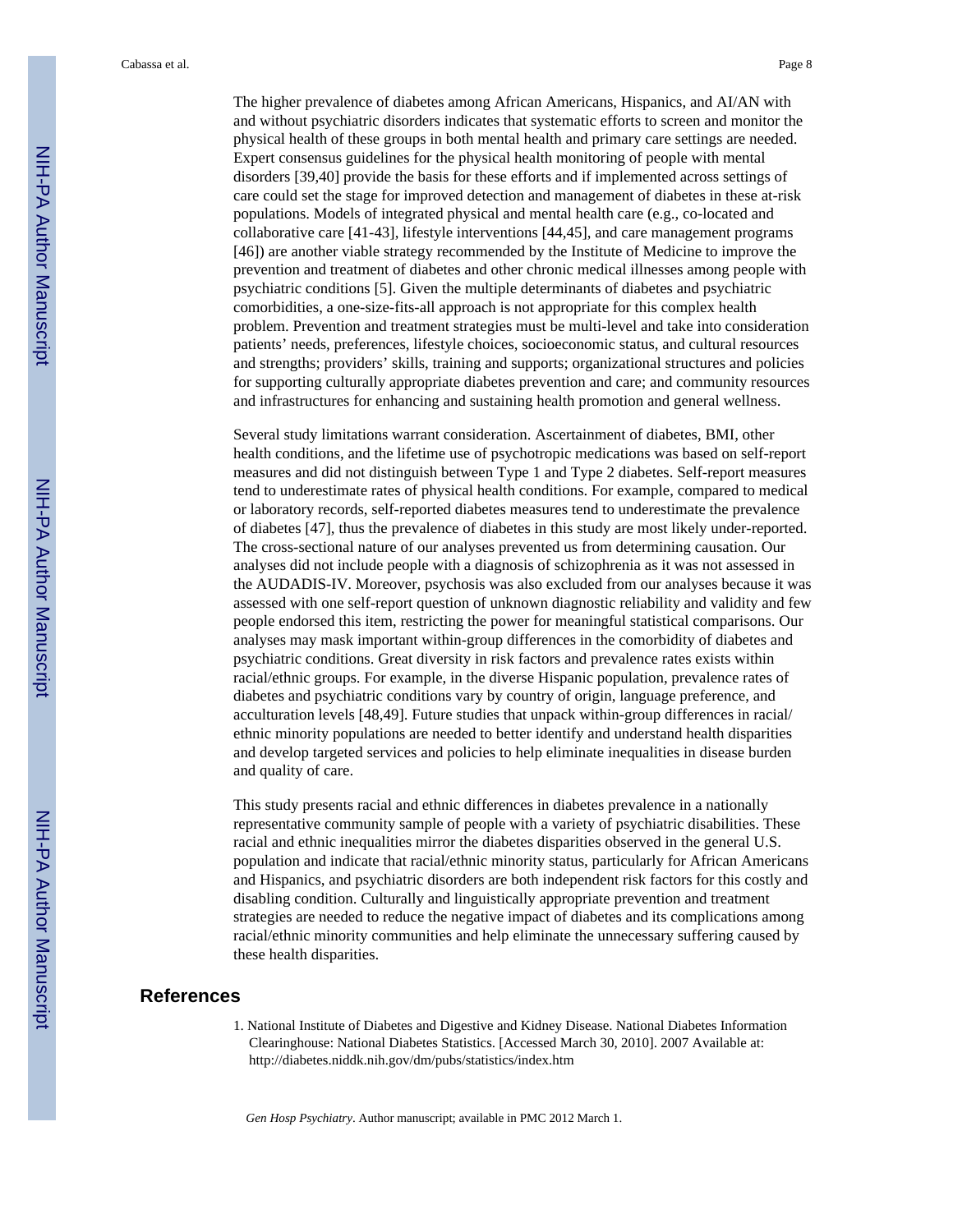- 2. Lanting LC, Joung IM, Mackenbach JP, Lamberts SW, Bootsma AH. Ethnic differences in mortality, end-stage complications, and quality of care among diabetic patients: a review. Diabetes Care. 2005; 28(9):2280–8. [PubMed: 16123507]
- 3. Institute of Medicine. Unequal Treatment: Confronting Racial and Ethnic Disparities in Health Care. Washington DC: 2003.
- 4. Centers for Disease Control and Prevention. National diabetes fact sheet: General information and national estimates on diabetes in the United States. [Accessed March 29, 2010]. 2007 Available at <http://www.cdc.gov/diabetes/pubs/factsheet07.htm>
- 5. Institute of Medicine. Improving quality of health care for mental and substance use conditions: quality chasm series. National Academies Press; Washington, D.C.: 2006.
- 6. Ciechanowski PS, Katon WJ, Russo JE. Depression and diabetes: impact of depressive symptoms on adherence, function, and costs. Arch Intern Med. 2000; 160(21):3278–85. [PubMed: 11088090]
- 7. Jackson CT, Covell NH, Drake RE, Essock SM. Relationship between diabetes and mortality among persons with co-occurring psychotic and substance use disorders. Psychiatr Serv. 2007; 58(2):270– 2. [PubMed: 17287387]
- 8. Musselman DL, Betan E, Larsen H, Phillips LS. Relationship of depression to diabetes types 1 and 2: epidemiology, biology, and treatment. Biol Psychiatry. 2003; 54(3):317–29. [PubMed: 12893107]
- 9. Lin EHB, Rutter CM, Katon W, et al. Depression and advanced complications of diabetes. Diabetes Care. 2010; 33(2):264–269. [PubMed: 19933989]
- 10. Grigsby AB, Anderson RJ, Freedland KE, et al. Prevalence of anxiety in adults with diabetes: A systematic review. Journal of psychosomatic research. 2002; 53(6):1053–60. [PubMed: 12479986]
- 11. Howard AA, Arnsten JH, Gourevitch MN. Effect of alcohol consumption on diabetes mellitus: a systematic review. Ann Intern Med. 2004; 140(3):211–9. [PubMed: 14757619]
- 12. Dixon L, Weiden P, Delahanty J, et al. Prevalence and correlates of diabetes in national schizophrenia samples. Schizophr Bull. 2000; 26(4):903–12. [PubMed: 11087022]
- 13. Banerjea R, Sambamoorthi U, Smelson D, Pogach LM. Expenditures in mental illness and substance use disorders among veteran clinic users with diabetes. J Behav Health Serv Res. 2008; 35(3):290–303. [PubMed: 18512155]
- 14. Frayne SM, Halanych JH, Miller DR, et al. Disparities in diabetes care: impact of mental illness. Arch Intern Med. 2005; 165(22):2631–8. [PubMed: 16344421]
- 15. Popkin MK, Callies AL, Lentz RD, Colon EA, Sutherland DE. Prevalence of major depression, simple phobia, and other psychiatric disorders in patients with long-standing type I diabetes mellitus. Arch Gen Psychiatry. 1988; 45(1):64–8. [PubMed: 3257379]
- 16. Frankenburg FR, Zanarini MC. Obesity and obesity-related illnesses in borderline patients. J Pers Disord. 2006; 20(1):71–80. [PubMed: 16563080]
- 17. Albu JB, Kovera AJ, Allen L, et al. Independent association of insulin resistance with larger amounts of intermuscular adipose tissue and a greater acute insulin response to glucose in African American than in white nondiabetic women. Am J Clin Nutr. 2005; 82(6):1210–7. [PubMed: 16332653]
- 18. Castro FG, Shaibi GQ, Boehm-Smith E. Ecodevelopmental contexts for preventing type 2 diabetes in Latino and other racial/ethnic minority populations. J Behav Med. 2009; 32(1):89–105. [PubMed: 19101788]
- 19. Center for Disease Control and Prevention. Differences in prevalence of obesity among Blacks, White and Hispanic adults: United States, 2006-2008. Morbidity and Mortality Weekly Report. 2009; 58(27):740–744. [PubMed: 19609247]
- 20. Goran MI, Bergman RN, Cruz ML, Watanabe R. Insulin resistance and associated compensatory responses in african-american and Hispanic children. Diabetes Care. 2002; 25(12):2184–90. [PubMed: 12453958]
- 21. Popkin BM, Duffey K, Gordon-Larsen P. Environmental influences on food choice, physical activity and energy balance. Physiol Behav. 2005; 86(5):603–13. [PubMed: 16246381]
- 22. Ader M, Garvey WT, Phillips LS, et al. Ethnic heterogeneity in glucoregulatory function during treatment with atypical antipsychotics in patients with schizophrenia. Journal of psychiatric research. 2008; 42:1076–85. [PubMed: 18295798]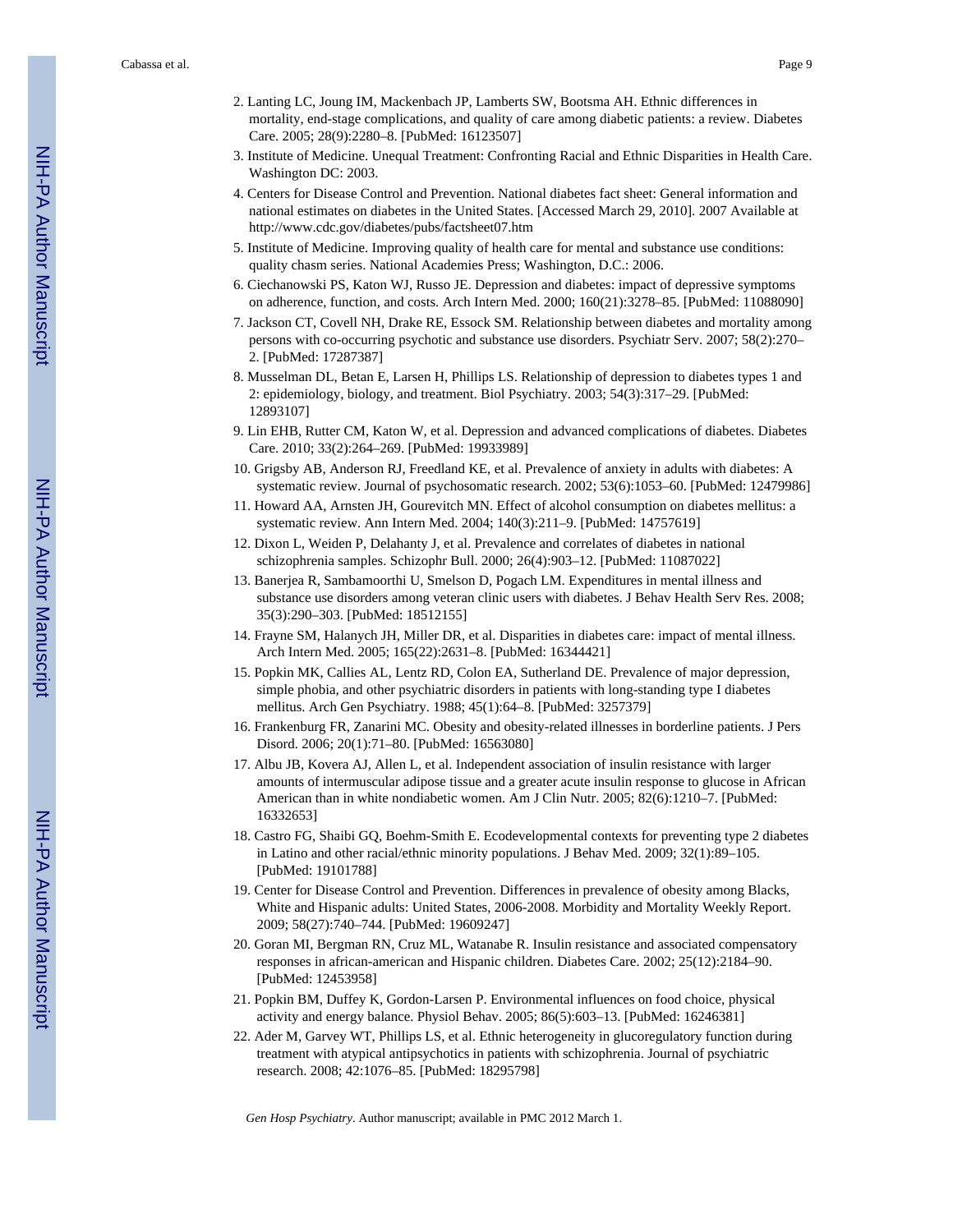- 23. Lambert BL, Chou CH, Chang KY, Tafesse E, Carson W. Antipsychotic exposure and type 2 diabetes among patients with schizophrenia: a matched case-control study of California Medicaid claims. Pharmacoepidemiol Drug Saf. 2005; 14(6):417–25. [PubMed: 15786516]
- 24. Henderson DC, Nguyen DD, Copeland PM, et al. Clozapine, diabetes mellitus, hyperlipidemia, and cardiovascular risks and mortality: results of a 10-year naturalistic study. J Clin Psychiatry. 2005; 66:1116–21. [PubMed: 16187768]
- 25. Stecker T, Fortney JC, Steffick DE, et al. The triple threat for chronic disease: Obesity, race and depression. Psychosomatics. 2006; 47(6):513–8. [PubMed: 17116953]
- 26. Grant, BF.; Dawson, DA.; Hasin, DS. The Wave 2 National Epidemiologic Survey on Alcohol and Related Conditions Alcohol Use Disorder and Associated Disabilities Interview Schedule - DSMIV Version. National Institute on Alcohol Abuse and Alcoholism; Bethesda, MD: 2004.
- 27. Grant, BF.; Kaplan, KK.; Stinson, FS. Source and Accuracy Statement: The Wave 2 National Epidemiologic Survey on Alcohol and Related Conditions. National Institute on Alcohol Abuse and Alcoholism; Bethesda, MD: 2007.
- 28. Grant BF, Goldstein RB, Chou SP, et al. Sociodemographic and psychopathologic predictors of first incidence of DSM-IV substance use, mood and anxiety disorders: results from the Wave 2 National Epidemiologic Survey on Alcohol and Related Conditions. Molecular Psychiatry. 2009; 14:1051–1066. [PubMed: 18427559]
- 29. Grant, B.; Kaplan, K. Source and Accuracy Statement for the Wave 2 National Epidemiologic Survey on Alcohol and Related Conditions (NESARC). National Institute on Alcohol Abuse and Alcoholism; Rockville, MD: 2005.
- 30. Ruan WJ, Goldstein RB, Chou SP, et al. The alcohol use disorder and associated disabilities interview schedule-IV (AUDADIS-IV): reliability of new psychiatric diagnostic modules and risk factors in a general population sample. Drug Alcohol Depend. 2008; 92(1-3):27–36. [PubMed: 17706375]
- 31. Grant BF, Dawson DA, Stinson FS, et al. The Alcohol Use Disorder and Associated Disabilities Interview Schedule-IV (AUDADIS-IV): reliability of alcohol consumption, tobacco use, family history of depression and psychiatric diagnostic modules in a general population sample. Drug Alcohol Dependence. 2003; 71:7–16.
- 32. Grant BF, Harford TC, Dawson DA, et al. The Alcohol Use Disorder and Associated Disabilities Interview Schedule-IV (AUDADIS): reliability of alcohol and drug modules in a general population sample. Drug Alcohol Dependence. 1995; 39:7–44.
- 33. Hasin D, Carpenter KM, McCloud S, et al. The Alcohol Use Disorder and Associated Disabilities Interview Schedule (AUDADIS): reliability of alcohol and drug modules in a clinical sample. Drug Alcohol Dependence. 1997; 44:133–141.
- 34. Canino G, Bravo M, Ramirez R, et al. The Spanish The Alcohol Use Disorder and Associated Disabilities Interview Schedule (AUDADIS): reliability and concordance with a clinical diagnoses in a Hispanic population. J. Stud. Alcohol. 1990; 60:790–799. [PubMed: 10606491]
- 35. Research Triangle Institute. Software for survey data analysis (SUDAAN) version 9.0.3. Research Triangle Park (NC): 2007.
- 36. Venkat Narayan KM, Aviles-Santa L, Oza-Frank R, et al. Report of a National Heart, Lung, and Blood Institute Worshop: Heterogeneity in cardiometabolic risk Asian Americans in the U. S.: Opportunities for research. Journal of the American College of Cardiology. 2010; 55:966–973. [PubMed: 20202512]
- 37. Oza-Frank R, Ali MK, Vaccarino V, Venkat Narayan KM. AsianAmericans: Diabetes prevalence across U. S. and World health organization weight classifications. Diabetes Care. 2009; 32(9): 1644–1646. [PubMed: 19509010]
- 38. Bitton A, Zaslavsky AM, Ayanian JZ. Healthrisks, chronic diseases, and access to care among U.S. Pacific Islanders. Journal of General Internal Medicine. 2010; 25(5):435–40. [PubMed: 20143177]
- 39. American Diabetes Association. et al. Consensus development conference on antipsychotic drugs and obesity and diabetes. J Clin Psychiatry. 2004; 65(2):267–72. [PubMed: 15003083]
- 40. Marder SR, Essock SM, Miller AL, et al. Physical health monitoring of patients with schizophrenia. Am J Psychiatry. 2004; 161(8):1334–49. [PubMed: 15285957]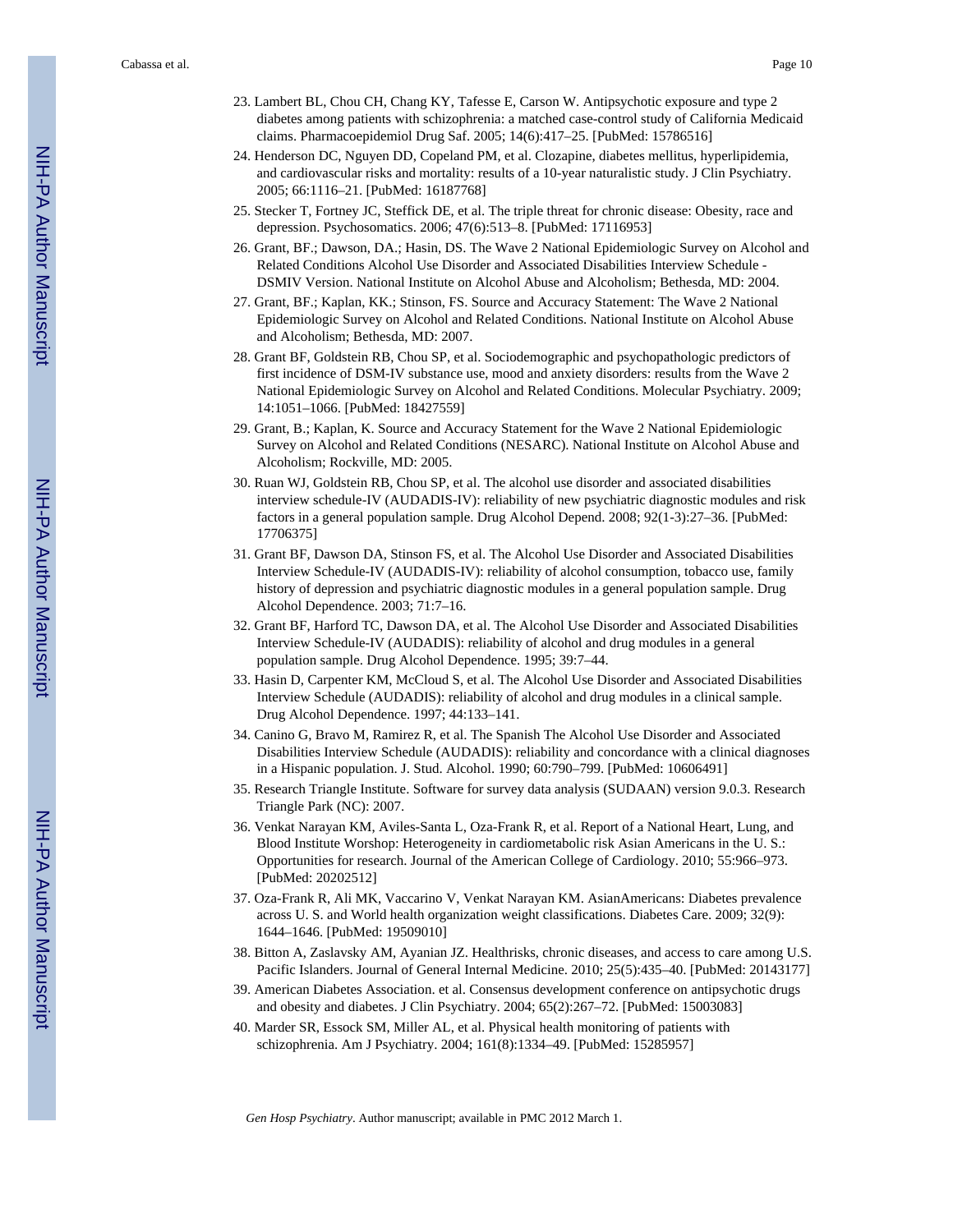- 41. Druss BG, Rohrbaugh RM, Levinson CM, Rosenheck RA. Integrated medical care for patients with serious psychiatric illness: a randomized trial. Arch Gen Psychiatry. 2001; 58(9):861–8. [PubMed: 11545670]
- 42. Kilbourne AM, Post EP, Nossek A, Drill L, Cooley S, Bauer MS. Improving medical and psychiatric outcomes among individuals with bipolar disorder: a randomized controlled trial. Psychiatr Serv. 2008; 59(7):760–8. [PubMed: 18586993]
- 43. Katon WJ, Von Korff M, Lin EH, et al. The Pathways Study: a randomized trial of collaborative care in patients with diabetes and depression. Arch Gen Psychiatry. 2004; 61(10):1042–9. [PubMed: 15466678]
- 44. Brar JS, Ganguli R, Pandina G, Turkoz I, Berry S, Mahmoud R. Effects of behavioral therapy on weight loss in overweight and obese patients with schizophrenia or schizoaffective disorder. J Clin Psychiatry. 2005; 66(2):205–12. [PubMed: 15705006]
- 45. McKibbin CL, Patterson TL, Norman G, et al. A lifestyle intervention for older schizophrenia patients with diabetes mellitus: a randomized controlled trial. Schizophr Res. 2006; 86(1-3):36–44. [PubMed: 16842977]
- 46. Druss BG, von Esenwein SA, Compton MT, Rask KJ, Zhao L, Parker RM. A randomized trial of medical care management for community mental health settings: the Primary Care Access, Referral, and Evaluation (PCARE) study. Am J Psychiatry. 2010; 167(2):151–9. [PubMed: 20008945]
- 47. Lin EH, Korff MV, Alonso J, et al. Mental disorders among persons with diabetes--results from the World Mental Health Surveys. J Psychosom Res. 2008; 65(6):571–80. [PubMed: 19027447]
- 48. Center for Disease Control and Prevention. Prevalence of diabetes among Hispanics: Selected areas. Morbidity and Mortality Weekly Report. 2004; 53(40):941–944. [PubMed: 15483527]
- 49. Alegria M, Mulvaney-Day N, Torres M, Polo A, Cao Z, Canino G. Prevalence of psychiatric disorders across Latino subgroups in the United States. Am J Public Health. 2007; 97(1):68–75. [PubMed: 17138910]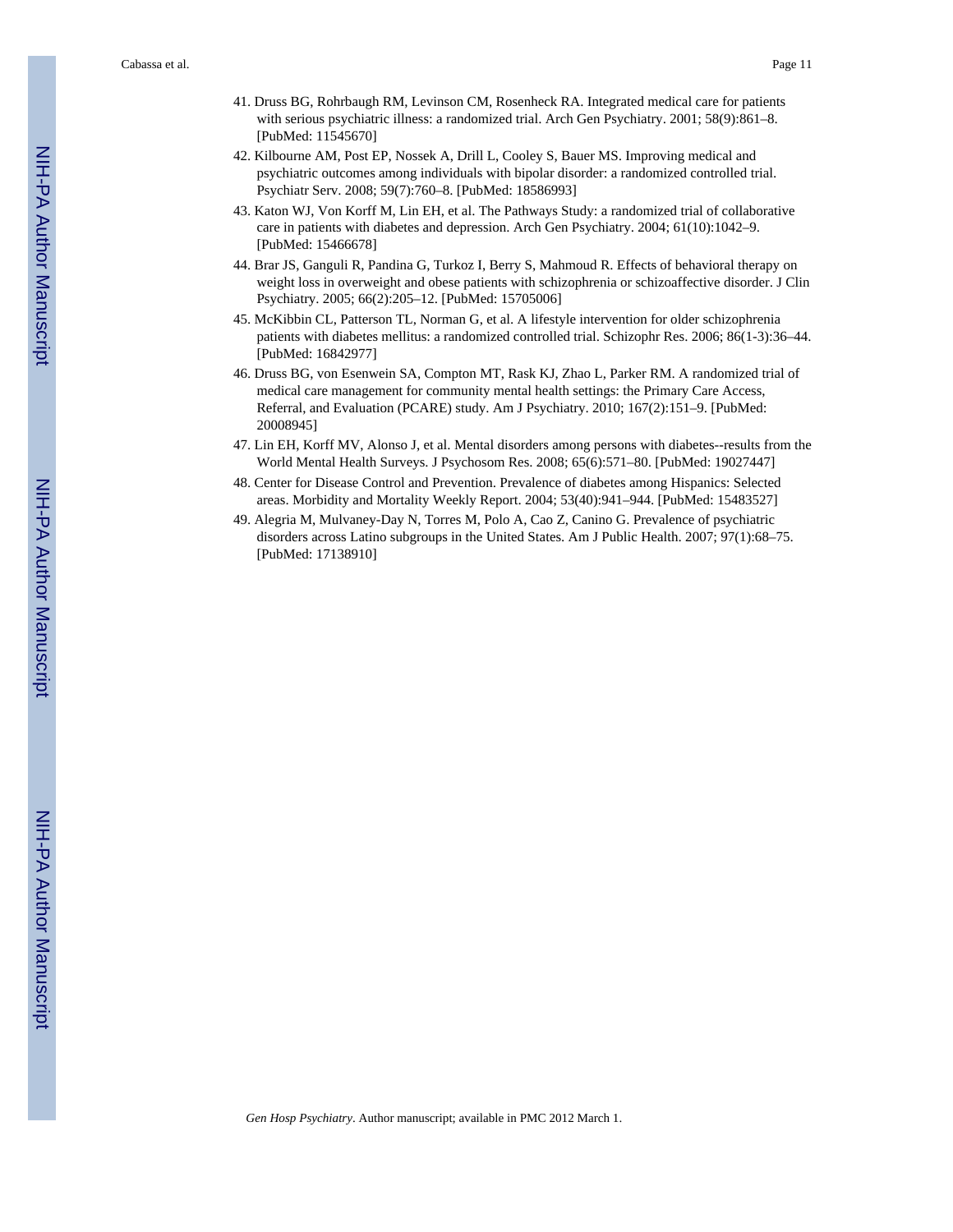NIH-PA Author ManuscriptNIH-PA Author Manuscript

NIH-PA Author Manuscript

NIH-PA Author Manuscript

**Table 1**

Sample Characteristics Sample Characteristics

 $\overline{\phantom{a}}$ 

|                                        | Non-Hispanic<br>$(N = 20161)$<br>Whites |                         | Americans<br>$(N = 6587)$<br>African |                   | Hispanics<br>$(N = 6359)$ |              | Natives $(N = 578)$<br>Indians/Alaska<br>American |              | Islanders ( $N = 968$ )<br>Asians/Pacific |              | Chi-square (df), p                |
|----------------------------------------|-----------------------------------------|-------------------------|--------------------------------------|-------------------|---------------------------|--------------|---------------------------------------------------|--------------|-------------------------------------------|--------------|-----------------------------------|
|                                        | $\mathcal{S}_{\bullet}$                 | $\overline{\mathbf{S}}$ | $\mathcal{S}_{\mathbf{0}}$           | $\mathbf{S}$      | న                         | $\mathbf{S}$ | ళ                                                 | $\mathbf{S}$ | $\mathcal{S}_{\bullet}$                   | $\mathbf{S}$ |                                   |
| Sex                                    |                                         |                         |                                      |                   |                           |              |                                                   |              |                                           |              | 8.49 (4) < 0.0001                 |
| Male                                   | 48.13                                   | 0.43                    | 43.70                                | 0.79              | 50.86                     | 0.83         | 45.17                                             | 2.31         | 48.76                                     | 2.10         |                                   |
| Female                                 | 51.87                                   | 0.43                    | 56.30                                | 0.79              | 49.14                     | 0.83         | 54.83                                             | 2.31         | 51.24                                     | 2.10         |                                   |
| Age, y (Mean, SD)                      | 49.90                                   | 0.19                    | 45.42                                | 0.28              | 41.38                     | 0.43         | 48.47                                             | 0.72         | 44.53                                     | 0.93         | 121.63 (65)<br>${<}0.0001$ $^{*}$ |
| Marital status                         |                                         |                         |                                      |                   |                           |              |                                                   |              |                                           |              | 12.79 $(8) < 0.0001$              |
| Married/living with someone            | 66.51                                   | 0.42                    | 42.84                                | 0.84              | 65.20                     | 1.31         | 61.94                                             | 2.20         | 69.98                                     | 1.90         |                                   |
| Widowed, separated or<br>divorced      | 18.96                                   | 0.33                    | 25.43                                | 0.72              | 14.40                     | 0.81         | 23.65                                             | 1.88         | 9.98                                      | 1.09         |                                   |
| Never Married                          | 14.54                                   | 0.38                    | 31.73                                | 0.88              | 20.41                     | 0.92         | 14.41                                             | 1.67         | 20.04                                     | 1.77         |                                   |
| Education                              |                                         |                         |                                      |                   |                           |              |                                                   |              |                                           |              | 14.81 (8) $<$ 0.0001              |
| Less than high school                  | 10.06                                   | 0.32                    | 17.61                                | 0.73              | 34.75                     | 1.55         | 19.52                                             | 2.20         | 11.45                                     | 2.07         |                                   |
| High school                            | 24.51                                   | 0.51                    | 26.44                                | 0.84              | 20.26                     | 0.75         | 22.52                                             | 2.21         | 15.78                                     | 1.52         |                                   |
| Some college or higher                 | 65.43                                   | 0.67                    | 55.95                                | 1.15              | 44.99                     | 1.41         | 57.96                                             | 2.75         | 72.77                                     | 2.89         |                                   |
| Family income, \$                      |                                         |                         |                                      |                   |                           |              |                                                   |              |                                           |              | 8.57 (12) < 0.0001                |
| 1-19,999                               | 16.75                                   | 0.45                    | 31.97                                | 1.06              | 25.19                     | 1.21         | 27.31                                             | 2.72         | 15.89                                     | 1.23         |                                   |
| 20,000-34,999                          | 17.46                                   | 0.40                    | 22.77                                | 0.65              | 24.75                     | 0.77         | 22.34                                             | 1.75         | 14.91                                     | 1.58         |                                   |
| 35,000-69,999                          | 32.84                                   | 0.46                    | 28.16                                | 0.76              | 32.44                     | 1.00         | 29.61                                             | 2.47         | 32.66                                     | 1.94         |                                   |
| $70,000 +$                             | 32.95                                   | 0.89                    | 17.09                                | 0.94              | 17.62                     | 0.92         | 20.74                                             | 2.09         | 36.54                                     | 2.05         |                                   |
| BMI (Mean, SD)                         | 27.34                                   | 0.05                    | 29.29                                | $\overline{0.11}$ | 28.30                     | 0.14         | 28.63                                             | 0.31         | 24.64                                     | 0.21         | 160.87 (65)<br>0.0001             |
| BMI                                    |                                         |                         |                                      |                   |                           |              |                                                   |              |                                           |              | 8.60(12) < 0.0001                 |
| Underweight                            | 2.31                                    | 0.14                    | 1.94                                 | 0.25              | 1.73                      | 0.28         | 2.95                                              | 0.72         | 3.22                                      | 0.57         |                                   |
| Normal                                 | 35.43                                   | 0.43                    | 25.22                                | 0.75              | 27.40                     | 0.94         | 29.12                                             | 2.31         | 55.87                                     | 2.12         |                                   |
| Overweight                             | 35.90                                   | 0.40                    | 33.27                                | 0.81              | 39.86                     | 0.91         | 30.33                                             | 2.12         | 31.00                                     | 1.73         |                                   |
| Obese                                  | 26.36                                   | 0.40                    | 39.57                                | 0.96              | 31.01                     | 1.08         | 37.60                                             | 2.37         | 9.92                                      | 1.28         |                                   |
| Physician confirmed medical conditions |                                         |                         |                                      |                   |                           |              |                                                   |              |                                           |              |                                   |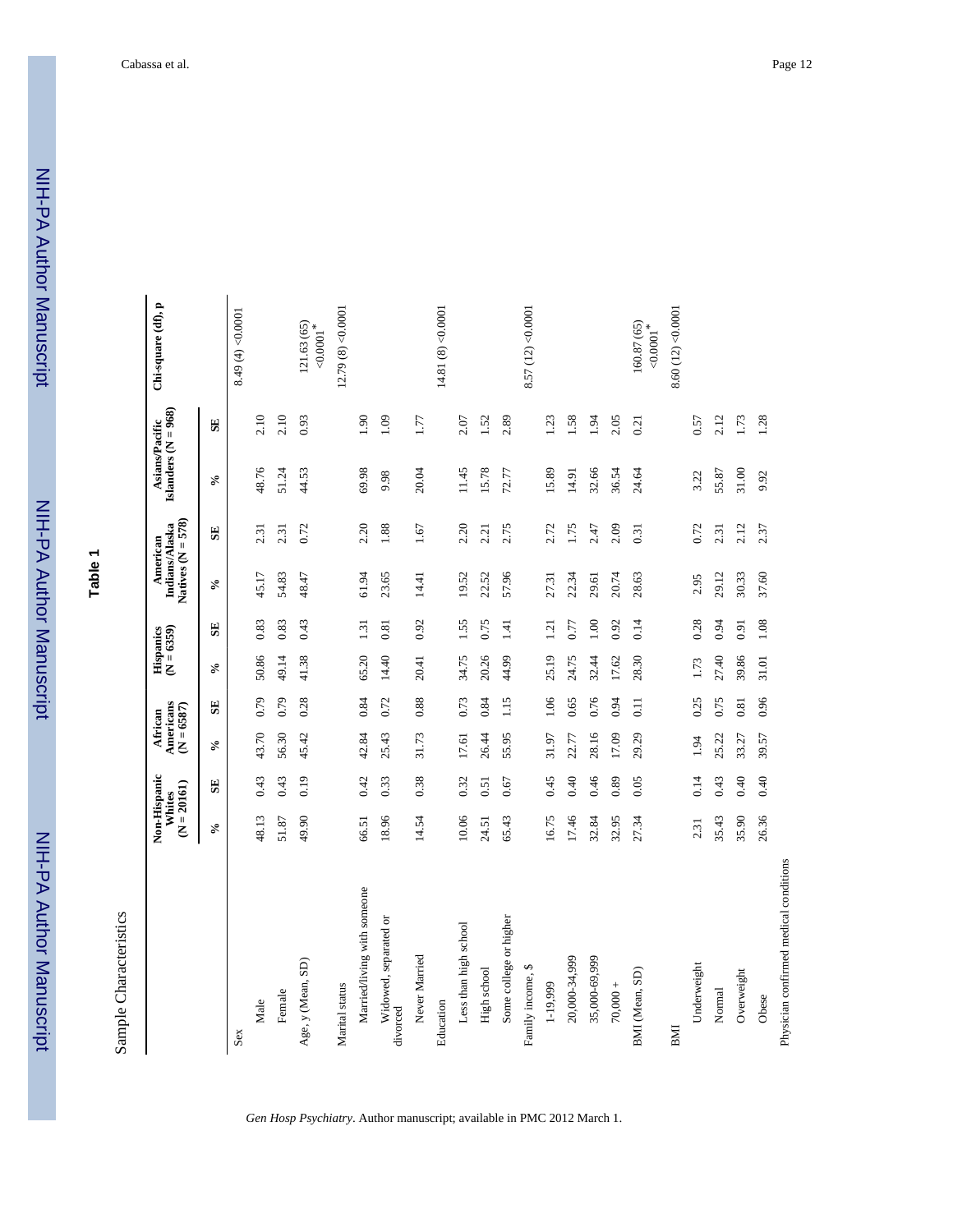| <u>:</u><br>:     |
|-------------------|
|                   |
|                   |
|                   |
|                   |
|                   |
|                   |
|                   |
|                   |
|                   |
|                   |
|                   |
|                   |
| i                 |
|                   |
|                   |
| j                 |
|                   |
|                   |
|                   |
|                   |
|                   |
|                   |
|                   |
|                   |
|                   |
|                   |
|                   |
|                   |
|                   |
| <b>S<br/>2011</b> |
|                   |
|                   |
|                   |
|                   |
|                   |

 NIH-PA Author ManuscriptNIH-PA Author Manuscript

|                                             | Non-Hispanic<br>$(N = 20161)$<br>Whites |      | Americans<br>$(N = 6587)$<br>African |      | Hispanics<br>$(N = 6359)$  |      | Natives $(N = 578)$<br>Indians/Alaska<br>American |           | Islanders $(N = 968)$<br>Asians/Pacific |      | Chi-square (df), p   |
|---------------------------------------------|-----------------------------------------|------|--------------------------------------|------|----------------------------|------|---------------------------------------------------|-----------|-----------------------------------------|------|----------------------|
|                                             | ℅                                       | SE   | $\mathcal{S}^{\bullet}$              | SE   | $\mathcal{S}_{\mathbf{0}}$ | SE   | $\mathcal{S}^{\bullet}$                           | SE        | $\mathcal{S}_{\bullet}$                 | SE   |                      |
| Diabetes                                    | 7.61                                    | 0.20 | 11.52                                | 0.45 | 8.54                       | 0.54 | 12.33                                             | 1.58      | 5.86                                    | 1.20 | 12.30(4) < 0.0001    |
| Cardiovascular disease (CVD)                | 10.72                                   | 0.27 | 00.6                                 | 0.45 | 6.72                       | 0.49 | 13.22                                             | 1.66      | 5.30                                    | 1.02 | 10.83(4) < 0.0001    |
| High Cholesterol                            | 22.33                                   | 0.35 | 16.56                                | 0.58 | 14.31                      | 0.72 | 22.30                                             | $06^{11}$ | 18.16                                   | 1.64 | 15.01 $(4) < 0.0001$ |
| Hypertension                                | 25.60                                   | 0.42 | 32.04                                | 0.86 | 15.95                      | 0.79 | 26.56                                             | 2.57      | 18.81                                   | 1.85 | 16.92(4) < 0.0001    |
| Liver disease                               | 0.90                                    | 0.08 | 0.92                                 | 0.15 | 0.70                       | 0.13 | 1.36                                              | 0.51      | 0.54                                    | 0.22 | 1.06(4)0.3832        |
| Gastritis or stomach ulcer                  | 6.35                                    | 0.21 | 6.13                                 | 0.38 | 7.26                       | 0.42 | 9.92                                              | 0.169     | 4.32                                    | 0.74 | 3.66 (4) 0.0094      |
| <b>HIV/AIDS</b>                             | 0.16                                    | 0.03 | 0.73                                 | 0.10 | 0.30                       | 0.11 | 0.30                                              | 0.22      | 0.00                                    | 0.00 | 9.32(4)<0.0001       |
| Sexually transmitted disease                | 0.57                                    | 0.07 | 0.49                                 | 0.10 | 0.49                       | 0.15 | 0.91                                              | 0.38      | 0.23                                    | 0.14 | 1.16(4)0.3367        |
| <b>Arthritis</b>                            | 23.90                                   | 0.39 | 21.18                                | 0.80 | 11.83                      | 0.66 | 26.63                                             | 2.26      | 11.44                                   | 1.33 | 13.72(4) < 0.0001    |
| Past year psychiatric disorders             |                                         |      |                                      |      |                            |      |                                                   |           |                                         |      |                      |
| Any disorder                                | 43.61                                   | 0.51 | 45.96                                | 0.97 | 40.66                      | 1.32 | 56.30                                             | 2.67      | 28.33                                   | 1.81 | 12.58(4)<0.0001      |
| Any substance use disorder                  | 22.63                                   | 0.42 | 19.39                                | 0.89 | 15.51                      | 0.85 | 34.15                                             | 2.42      | 10.43                                   | 121  | 15.87(4) < 0.0001    |
| Any mood disorder                           | 9.54                                    | 0.27 | 10.05                                | 0.50 | 9.74                       | 0.57 | 14.86                                             | 1.69      | 6.88                                    | 113  | 3.57 (4) 0.0108      |
| Any anxiety disorder                        | 16.66                                   | 0.34 | 16.98                                | 0.66 | 14.82                      | 0.81 | 19.92                                             | 1.75      | 10.07                                   | 1.21 | 5.06(4)0.0013        |
| Any lifetime personality disorder           | 20.41                                   | 0.42 | 27.98                                | 0.90 | 22.39                      | 0.96 | 32.62                                             | 2.39      | 15.21                                   | 1.56 | 11.61 $(4) < 0.0001$ |
| Lifetime use of psychotropic<br>medications | 19.57                                   | 0.35 | 12.05                                | 0.60 | 12.18                      | 0.81 | 24.70                                             | 1.89      | 7.55                                    | 0.92 | 19.45(4) < 0.0001    |
|                                             |                                         |      |                                      |      |                            |      |                                                   |           |                                         |      |                      |

*\** Wald F-test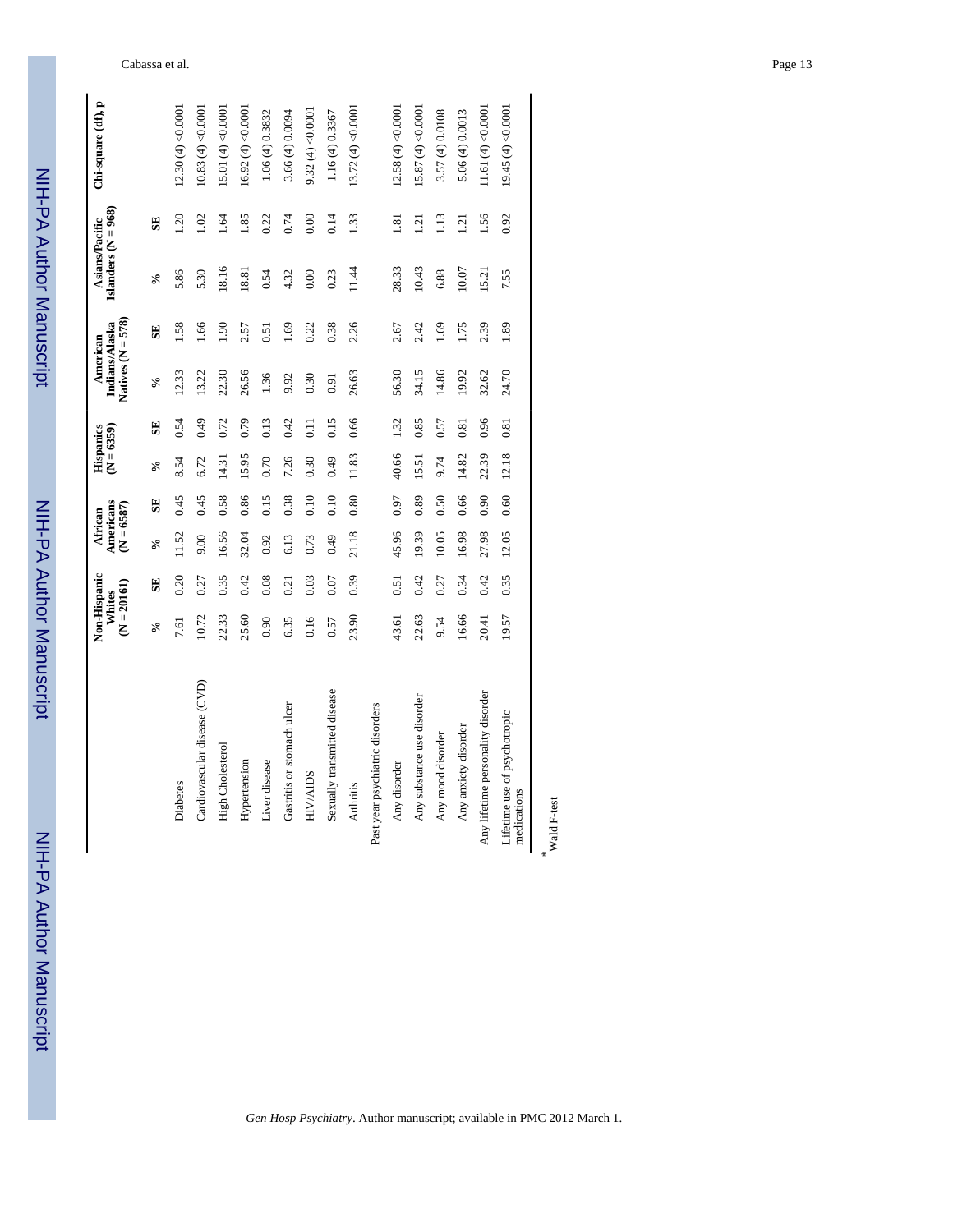NIH-PA Author Manuscript

NIH-PA Author Manuscript

# **Table 2**

Unadjusted Rates of Diabetes by Psychiatric Disorders Stratified by Racial/Ethnic Groups Unadjusted Rates of Diabetes by Psychiatric Disorders Stratified by Racial/Ethnic Groups

|                                        | $(N = 20161)$ | Non-Hispanic<br>Whites | Americans<br>$(N = 6587)$<br>African |      | $(N = 6359)$<br>Hispanics |               | <b>Alaska Natives</b><br>American<br>$(N = 578)$<br>Indians/ |                  | $(N = 968)$ | Asians/Pacific<br><b>Islanders</b> | Chi-Square (df), p   |
|----------------------------------------|---------------|------------------------|--------------------------------------|------|---------------------------|---------------|--------------------------------------------------------------|------------------|-------------|------------------------------------|----------------------|
|                                        | S,            | SE                     | ℅                                    | SE   | S,                        | SE            | S,                                                           | SE               | ℅           | SE                                 |                      |
| Any psychiatric disorders              |               |                        |                                      |      |                           |               |                                                              |                  |             |                                    |                      |
| ż                                      | 8.27          | 0.26                   | 11.42                                | 0.69 | 8.07                      | 0.57          | 16.67                                                        | 2.90             | 5.89        | 1.30                               | 7.14 (4) 0.0001      |
| Yes                                    | 6.75          | 0.32                   | 11.64                                | 0.65 | 9.25                      | 0.81          | 8.94                                                         | 1.75             | 5.76        | 1.79                               | 8.39 (4) < 0.0001    |
| Any substance use disorder             |               |                        |                                      |      |                           |               |                                                              |                  |             |                                    |                      |
| $\tilde{z}$                            | 8.41          | 0.25                   | 11.85                                | 0.48 | 8.71                      | 0.58          | 14.83                                                        | 2.18             | 5.97        | 1.36                               | 10.70(4) < 0.0001    |
| Yes                                    | 4.87          | 0.36                   | 10.14                                | 0.93 | 7.62                      | 1.22          | 7.53                                                         | 2.23             | 4.88        | 2.48                               | 5.32 (4) 0.0009      |
| Any mood disorders                     |               |                        |                                      |      |                           |               |                                                              |                  |             |                                    |                      |
| ż                                      | 7.62          | 0.21                   | 11.29                                | 0.49 | 8.15                      | 0.56          | 12.52                                                        | 1.72             | 5.86        | 1.27                               | 11.01 (4) < $0.0001$ |
| Yes                                    | 7.47          | 0.67                   | 13.60                                | 1.64 | 12.14                     | 1.73          | 11.26                                                        | 4.28             | 5.79        | 3.16                               | 3.79 (4) 0.0078      |
| Any anxiety disorders                  |               |                        |                                      |      |                           |               |                                                              |                  |             |                                    |                      |
| $\frac{1}{2}$                          | 7.52          | 0.21                   | 11.01                                | 0.52 | 7.95                      | 0.55          | 12.04                                                        | 1.85             | 5.59        | 1.02                               | 9.60(4) < 0.0001     |
| Yes                                    | 8.12          | 0.58                   | 14.26                                | 1.29 | 12.27                     | 1.46          | 13.62                                                        | 3.28             | 8.41        | 4.68                               | 5.08(4)0.0013        |
| Any personality disorders <sup>a</sup> |               |                        |                                      |      |                           |               |                                                              |                  |             |                                    |                      |
| $\frac{1}{2}$                          | 7.61          | 0.22                   | 11.31                                | 0.54 | 8.27                      | 0.54          | 12.28                                                        | $\overline{191}$ | 6.27        | 1.42                               | 8.94 (4) < 0.0001    |
| Yes                                    | 7.60          | 0.49                   | 12.07                                | 0.90 | 9.46                      | $\frac{1}{2}$ | 12.44                                                        | 2.67             | 3.57        | 1.86                               | 5.53 (4) 0.0007      |
| $a$ Any lifetime personality disorders |               |                        |                                      |      |                           |               |                                                              |                  |             |                                    |                      |